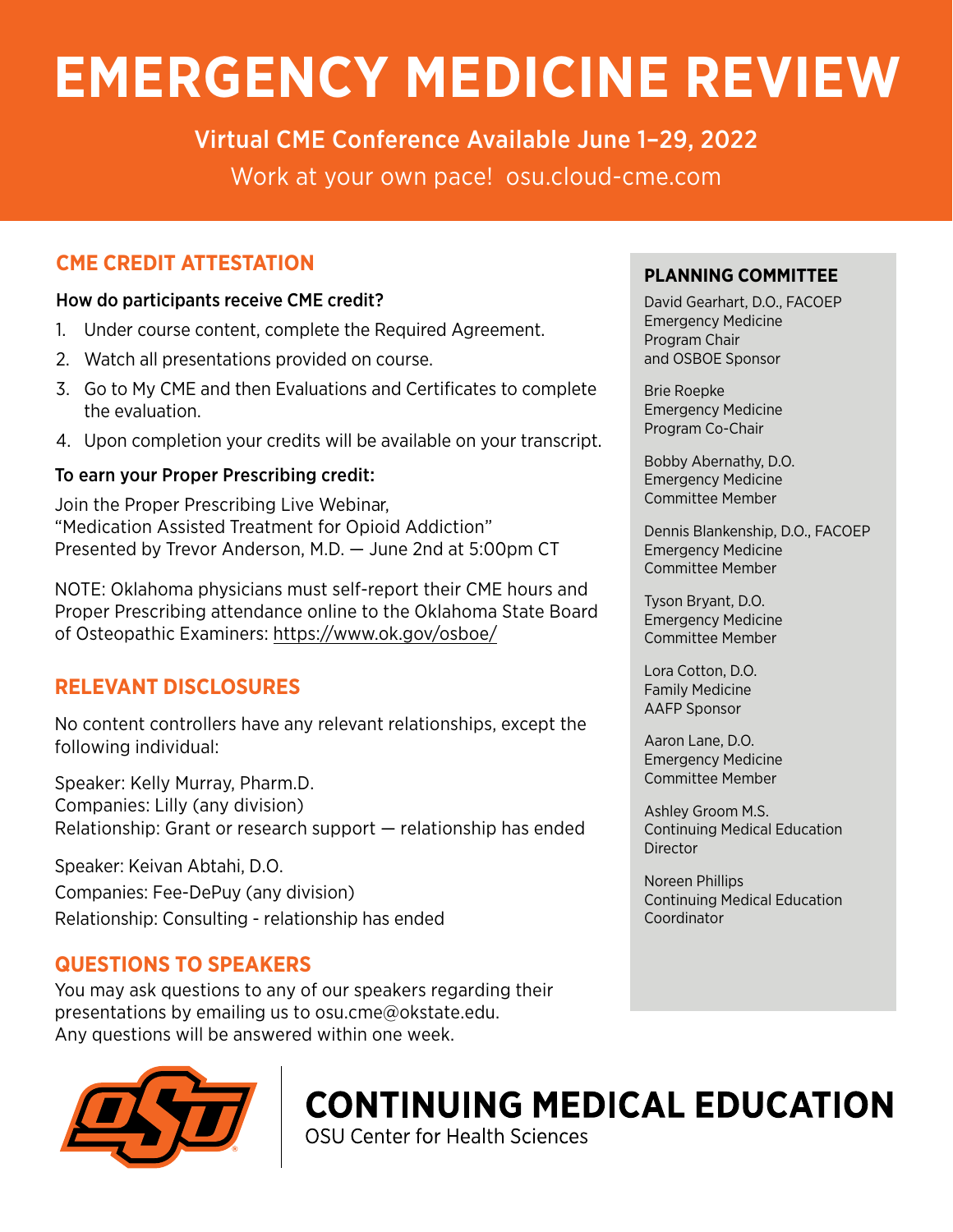# **EMERGENCY MEDICINE REVIEW**

# June 1–29, 2022 | [osu.cloud-cme.com](http://osu.cloud-cme.com)

| <b>Conference Agenda</b>                                                                                         |                                                                                                |                                                                                                             |
|------------------------------------------------------------------------------------------------------------------|------------------------------------------------------------------------------------------------|-------------------------------------------------------------------------------------------------------------|
| <b>2022 COLA Review</b><br>Bobby Abernathy, D.O.<br>Tyson Bryant, D.O.<br>Steven Gearhart, D.O.                  | <b>Causes of and Solutions to</b><br><b>Hospital Overcrowding</b><br>Joshua Gentges, D.O., MPH | <b>Back Pain:</b><br><b>Differentials and Red Flags</b><br>Jason Moore, D.O.                                |
|                                                                                                                  | <b>Acute Coronary Syndromes</b><br>James Herrington, D.O.                                      | <b>Rapid Sequence Intubation</b><br><b>Medication Controversies</b><br>Kelly Murray, Pharm.D.               |
| <b>Orthopaedics for the</b><br><b>Emergency Room Physician:</b><br>"Breaking" it All Down<br>Keivan Abtahi, D.O. | <b>Why Not Everything about</b><br><b>COVID is Bad!</b><br>David Hogan, D.O.                   | <b>Ultrasound Guided Fluid</b><br><b>Resuscitation</b><br>Michael Porter, M.D.                              |
| <b>Medication Assisted Treatment</b><br>for Opioid Addiction<br>Trevor Anderson, M.D.                            | <b>Trauma-Informed Care</b><br>in the Emergency Department<br>Laura Janneck, M.D.              | <b>Urological Emergencies for</b><br><b>Emergency Room Providers</b><br>Thomas M. Rashid, M.D.              |
| <b>Proper Prescribing Livestream</b><br>June 2, 2022   5:00 - 6:00 p.m.<br>Trevor Anderson, M.D.                 | <b>ENT in the ER</b><br>Joe "Tre" Landrum, D.O.                                                | <b>Ventilator Management</b><br>in the Emergency Department<br>Brie Roepke, D.O.                            |
| <b>Managing Alcohol Withdrawal</b><br>in the ED: Benzos and Beyond<br>Emily Fisher, M.D.                         | <b>10 Practice Changing Articles</b><br>from 2021<br>Aaron Lane, D.O.                          | <b>Common Radiographic Misses and</b><br><b>Mistakes of the Lower Extremity</b><br>Donald von Borstel, D.O. |
| <b>Shortness of Breath</b><br>Gavin Gardner, D.O.                                                                | <b>GI Bleeding: Evidence Based</b><br><b>Approach to ED Management</b><br>Eric Lee, M.D.       | <b>Acute Management of Stroke</b><br>Anna Wanahita, M.D.                                                    |



**CONTINUING MEDICAL EDUCATION**<br>OSU Center for Health Sciences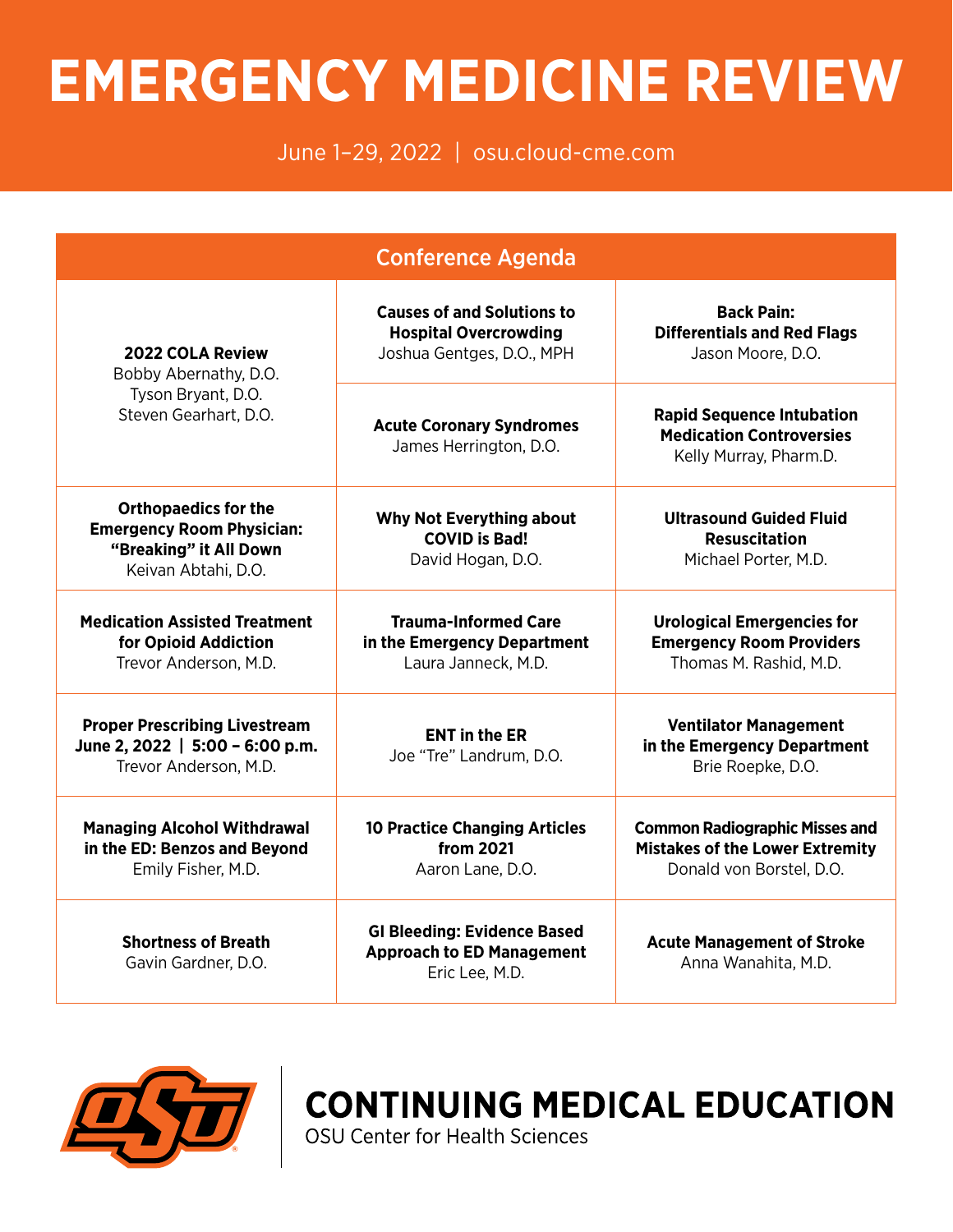#### **2022 COLA REVIEW**

#### Bobby Abernathy, D.O.

Dr. Abernathy currently is a Clinical Assistant Professor of Emergency Medicine with Oklahoma State University Medical Center. He graduated in 2012 from DeBusk College of Osteopathic Medicine in Harrogate, Tennessee. He completed his residency at Oklahoma State University Medical Center where he served as Chief Resident.

#### **ORTHOPEDIC EMERGENCIES FOR THE EMERGENCY ROOM PHYSICIAN: "BREAKING" IT ALL DOWN**

#### Kevin Abtahi, D.O.

Dr. Abtahi completed his medical school training at Nova Southeastern University and Orthopedic Residency at Oklahoma State University Center for Health Sciences in Tulsa. He went on to complete an orthopedic trauma surgery fellowship at Duke University Medical Center in Durham, North Carolina. He currently practices with Orthopedic and Trauma Services of Oklahoma out of St. Francis and St. Johns in Tulsa, OK.

#### **MEDICATION ASSISTED TREATMENT FOR OPIOID ADDICTION**

#### Trevor Anderson, M.D.

Dr. Trevor Anderson graduated from the University of Oklahoma College of Medicine. He completed his residency in General Pediatrics and worked in a tertiary pediatric emergency department prior to coming to OSU where he pursued a fellowship in Addiction Medicine. He now works at the National Center for Wellness and Recovery in partnership with Oklahoma State University where he practices fulltime addiction medicine. He also works at 12&12 which is one of the largest state funded detox centers in the state of Oklahoma where he overseas medical detox.

#### **2022 COLA REVIEW**

### Tyson Bryant, D.O.

Dr. Bryant competed his Medical school training in 2012 at Oklahoma State University College of Osteopathic Medicine. He completed his Emergency Medicine residency at OSU Medical Center. He has worked with the Great Plains Regional Medical Center in Elk City, OK, St. Mary Regional Medical Center in

Enid, OK, and the Indian Hospital in Claremore, OK. Currently, he's an Emergency Medicine Attending Physician with OSU Medical Center.

### **MANAGING ALCOHOL WITHDRAWAL IN THE ED: BENZOS AND BEYOND**

#### Emily Fisher, M.D.

Emily Fisher is the Residency Program Director for the University of Oklahoma School of Community Medicine Department of Emergency Medicine in Tulsa, Oklahoma. She is in her fourth year as Program Director, previously serving as Clerkship Director and Assistant Program Director. She works clinically at Hillcrest Medical Center in Tulsa, Oklahoma and at Hillcrest Hospital Claremore in Claremore, Oklahoma. She graduated from University of Chicago Pritzker School of Medicine and Cook County Emergency Medicine Residency. Her areas of academic interest include resident wellness and patient communication. She has two children, Leo, 4, and Maya, 1.5, and two energetic big dogs.

### **SHORTNESS OF BREATH**

#### Gavin Gardner, D.O.

Dr. Gardner is board certified in Emergency Medicine and graduated from residency in 2008 from Oklahoma State University Medical Center where he served as chief resident. He worked at OSU Medical Center as Clinical Assistant Professor of Emergency Medicine until 2013 and subsequently accepted a position at Hillcrest Hospital South as Facility Medical Director. He came back to OSU Medical Center in 2014 and currently works there as Clinical Associate professor of Emergency Medicine. He is a frequent lecturer at this conference and engaged in the education process at Oklahoma State University Center for Health Sciences and the residency programs at OSU Medical Center.

### **2022 COLA REVIEW**

#### Steven Gearhart, D.O.

Dr. Steven Gearhart graduated from Oklahoma State University College of Osteopathic Medicine in 2011. He completed his residency in Emergency Medicine at OSU Medical Center in Tulsa in 2015. Within his career he has worked with the Chickasaw Nation Medical Center in Ada, OK and Robley Rex VA Medical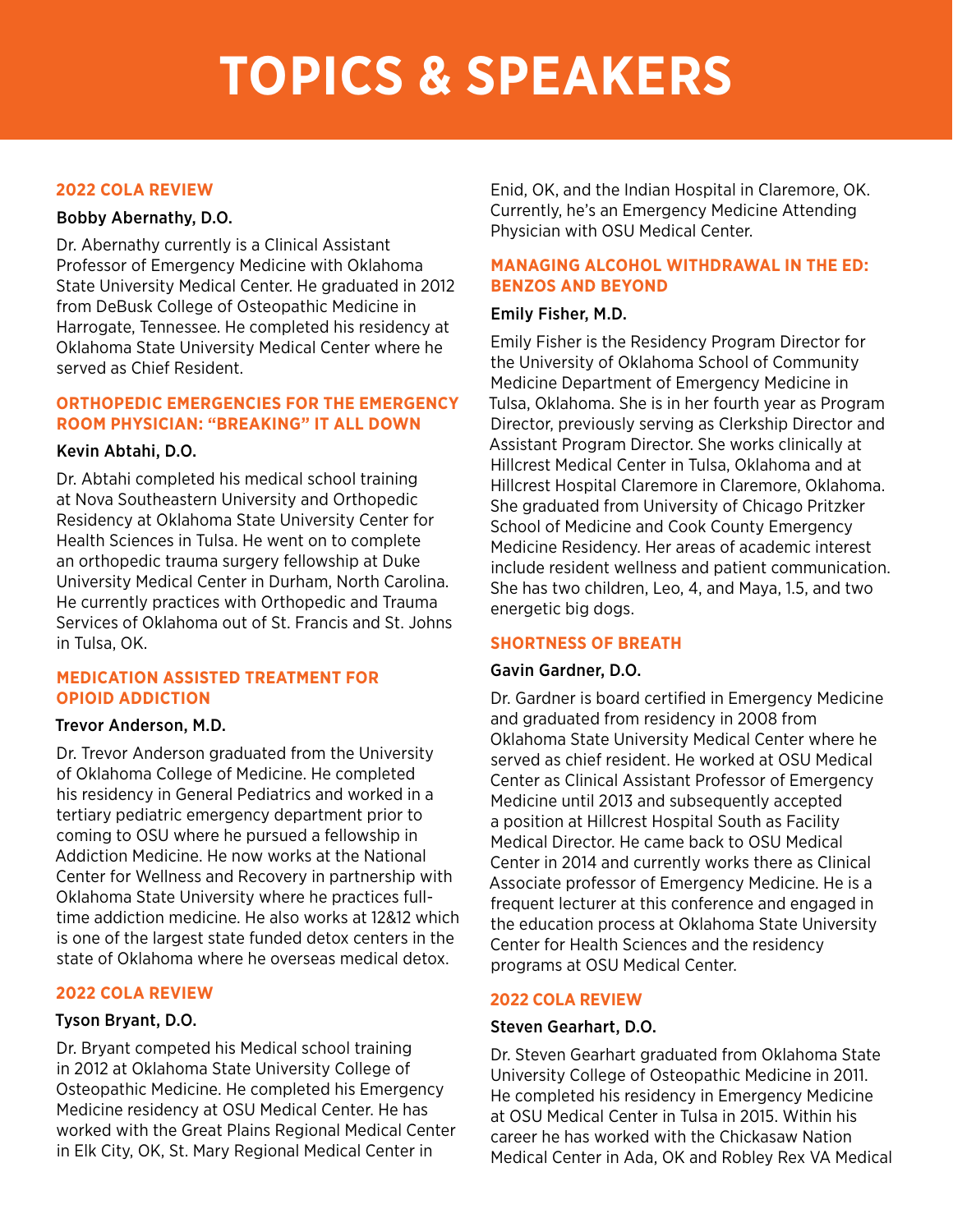Center in Louisville, Kentucky and is now faculty at Oklahoma State University Medical Center working in the Emergency Department.

#### **CAUSES OF AND SOLUTIONS TO HOSPITAL OVERCROWDING**

#### Joshua Gentges, D.O., MPH

Dr. Gentges is an Associate Professor and the Research Director for The University of Oklahoma's Department of Emergency Medicine in the School of Community Medicine. He writes on many Emergency Medicine topics, and lectures locally, regionally, and nationally on COVID-19, hospital overcrowding, and medical education.

### **ACUTE CORONARY SYNDROMES**

#### James Herrington, D.O.

Dr. James Herrington completed his medical school training at Oklahoma State University College of Osteopathic Medicine in 2012. He went onto complete an Emergency Medicine Residency at OSU Medical Center in 2016. Currently, he works as a physician at Coffeville Regional Medical Center. Dr. Herrington spent many years volunteering by presenting what the medical profession is the Union High School's Premed society.

### **WHY NOT EVERYTHING ABOUT COVID IS BAD!**

### David Hogan, D.O.

Dr. Hogan is currently the Director of The TeamHealth Academic Consortium – a group of over 50 GME Training Programs in Emergency Medicine, Family Medicine, Internal Medicine, Anesthesiology, and Surgery across the United States. He also serves as the Director of Education for TeamHealth West Group. He is an adjunct professor in the Department of Family Medicine at OSU College of Osteopathic Medicine. He graduated from Kirksville College of Osteopathic Medicine in 1980, served and trained in Emergency Medicine in the United States Army. After leaving the Army as "Colonel Hogan," he served as core faculty in multiple roles at the Emergency Medicine residency for Oklahoma University, and then at OSU's Program at Integris Southwest Medical Center. He obtained his master's in public health in Epidemiology and Policy through The Andrew Taylor Still University in 2008. He has served as consultant

to the United States Centers for Disease Control and Prevention, The United States White House and Capital Medical Staff, The Nation of Israel, Beirut Red Cross/Red Crescent, and multiple other organizations. He is also a past Chair of the Section of Disaster Medicine for the American College of Emergency Medicine. He currently lives and works in Oklahoma City.

#### **TRAUMA-INFORMED CARE IN THE EMERGENCY DEPARTMENT**

#### Laura Janneck, M.D.

Dr. Janneck is an assistant professor in emergency medicine at the University of Oklahoma School of Community Medicine, where her work focuses is on social medicine and health equity. She was previously faculty at Harvard Medical School and the Cambridge Health Alliance, where she worked with health and law professionals across greater Boston responding to the challenges immigrant and refugee patients face with a crossprofessional, multi-institutional, grassroots and advocacy-informed approach. She has previously served as the Country Director for sidHARTe in Rwanda where, in collaboration with the Ministry of Health, she guided the development emergency medical systems across the country. Dr. Janneck studied human biology at Brown University, medicine at Case Western Reserve University, and global health at the Harvard School of Public Health. She completed residency at the Brigham and Women's and Massachusetts General Hospitals, where with the Harvard Humanitarian Initiative she focused on urbanization and humanitarian emergencies. Dr. Janneck is currently an officer for the Section of Social Emergency Medicine within the American College of Emergency Physicians.

#### **ENT IN THE ER**

#### Joe "Tre" Landrum, D.O.

Dr. Landrum graduated from Oklahoma State University College of Osteopathic Medicine. He completed an internship at Tulsa Regional Medical Center, an ENT residency with the Department of Otolaryngology Head and Neck Surgery at Philadelphia College of Osteopathic Medicine in Philadelphia Pennsylvania and a fellowship in Otolaryngic Allery at Oklahoma State University College of Osteopathic Medicine. Dr. Landrum has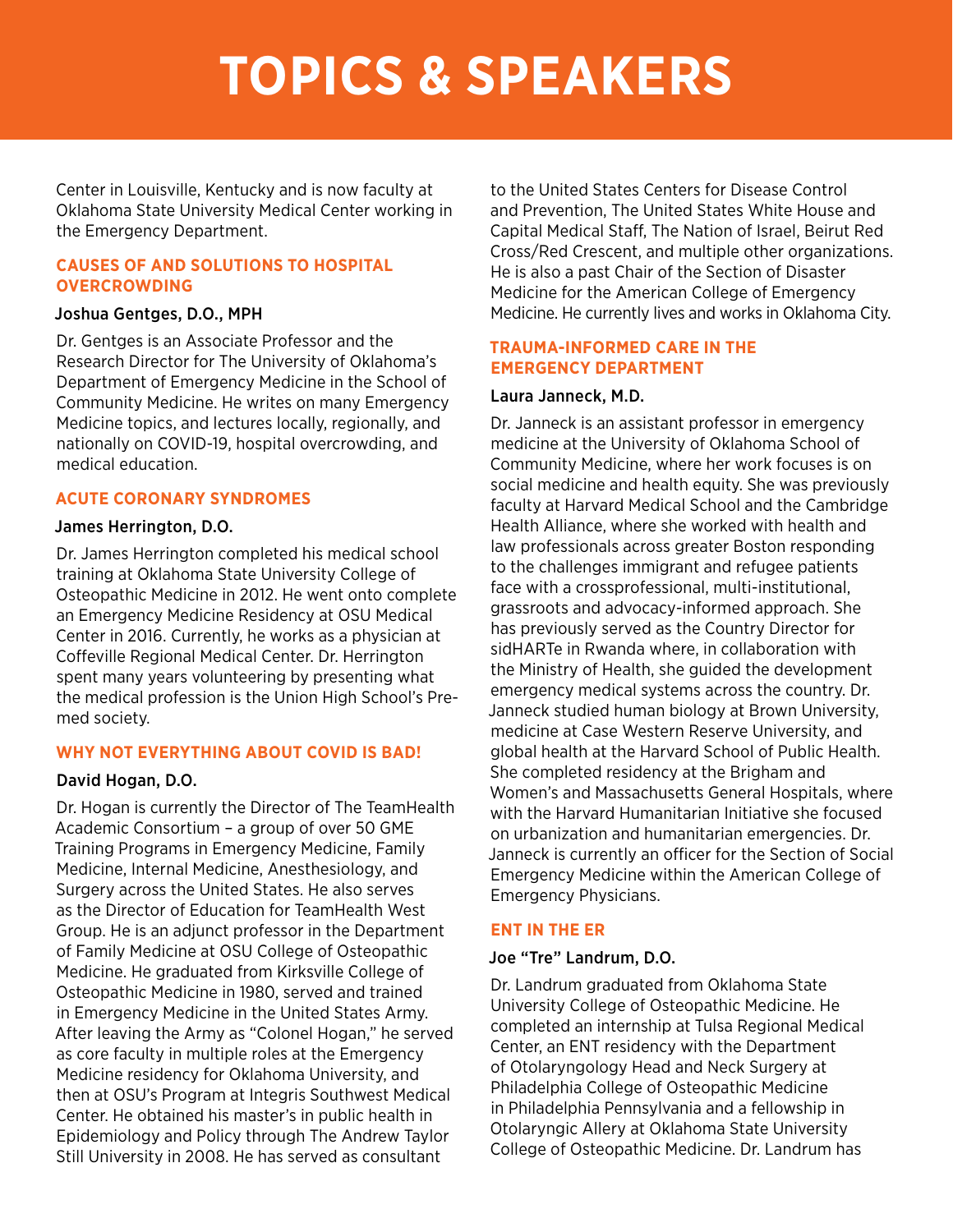co-authored numerous publications on the modalities and treatments of Otolaryngic conditions.

#### **10 PRACTICE CHANGING ARTICLES FROM 2021**

#### Aaron Lane, D.O.

Dr. Lane graduated from Oklahoma State University College of Osteopathic Medicine in 2002. He completed a traditional rotating internship at St. Anthony Hospital in Oklahoma City, OK and Emergency Medicine residency at Integris Southwest Medical Center, also in Oklahoma City, OK. He is currently a clinical associate professor of emergency medicine at Oklahoma State University Medical Center. He is certified by the American Osteopathic Board of Emergency Medicine and is a ACLS and PALS certified instructor. He has been published in various journals and has been an invited lecturer at numerous local and national conferences.

#### **GI BLEEDING: EVIDENCE BASED APPROACH TO ED MANAGEMENT**

#### Eric Lee, M.D.

Eric Lee, MD, is an OU Health Physicians Tulsa emergency medicine physician. He has specific expertise in critical care, toxicology, and evidencebased medicine. He obtained his medical degree from the University of Oklahoma College of Medicine in Oklahoma City, OK. Dr. Lee completed his residency at the Alpert Medical School of Brown University in Providence, RI. After completing his residency, Dr. Lee joined OU Health Physicians in Tulsa where he is currently an Assistant Professor and the Assistant Residency Program Director for the Emergency Medicine department within the OU School of Community Medicine.

#### **BACK PAIN: DIFFERENTIALS AND RED FLAGS**

#### Jason Moore, D.O.

Dr. Jason Moore is a graduate of Oklahoma State University College of Osteopathic Medicine. He completed his Emergency Medicine Residency at OSU Medical Center. Dr. Moore is currently a Clinical Associate Professor at OSU Medical Center in the Emergency Department and a Specialty Physician at Oklahoma State Athletics Department. He has served as Director of Rehab and Community Cares at Woodward Regional Hospital, Vice President of Clinics and Outreach at Kimball Health Services, Director of Rehabilitation and Physical therapist at Kimball Health Services and Partner and President of Physical Therapy of the Bluffs, LLC.

#### **RAPID SEQUENCE INTUBATION MEDICATION CONTROVERSIES**

#### Kelly Murray, Pharm.D.

Dr. Kelly Murray received her Doctorate of Pharmacy from the University of Oklahoma College of Pharmacy in 2007. Her passion for ambulatory care pharmacy and medical education led her to OSU Center for Health Sciences, where she is currently a Clinical Associate Professor in the Department of Emergency Medicine. She is also the Emergency Department Clinical Pharmacist at OSU Medical Center, helping with drug therapy recommendations for patients with a wide range of acuity levels. She is the pharmacist hub team member of OSU's Mental Health, Pediatric Obesity, and Pediatric Emotional and Behavioral Health ECHO lines. She is also the Emergency Medicine residents' Research Director and received her board certification in ambulatory care pharmacy in 2011.

#### **ULTRASOUND GUIDED FLUID RESUSCITATION**

#### Michael Porter, M.D.

Dr. Michael Porter is a home-town physician, calling Norman, Oklahoma his home, and continuing his medical school education through the University of Oklahoma. Dr. Porter has received the Norman Regional Physician Peer Award and has been Core Faculty since the start of the residency program. Dr. Porter has authored published literature called "What is Known About Situational Awareness in ParaMedicine?", and "Towards a Theoretical Framework for Situational Awareness in ParaMedicine." In addition to medical authorship, Dr. Porter enjoys EMS and Ultrasound medicine. If Dr. Porter isn't saving lives, he is spending his time outdoors.

#### **UROLOGICAL EMERGENCIES FOR EMERGENCY ROOM PROVIDERS**

#### Thomas M. Rashid, M.D.

Dr. Rashid is a graduate of the University of Iowa College of Medicine. He completed a Urology and General Surgery residency at William Beaumont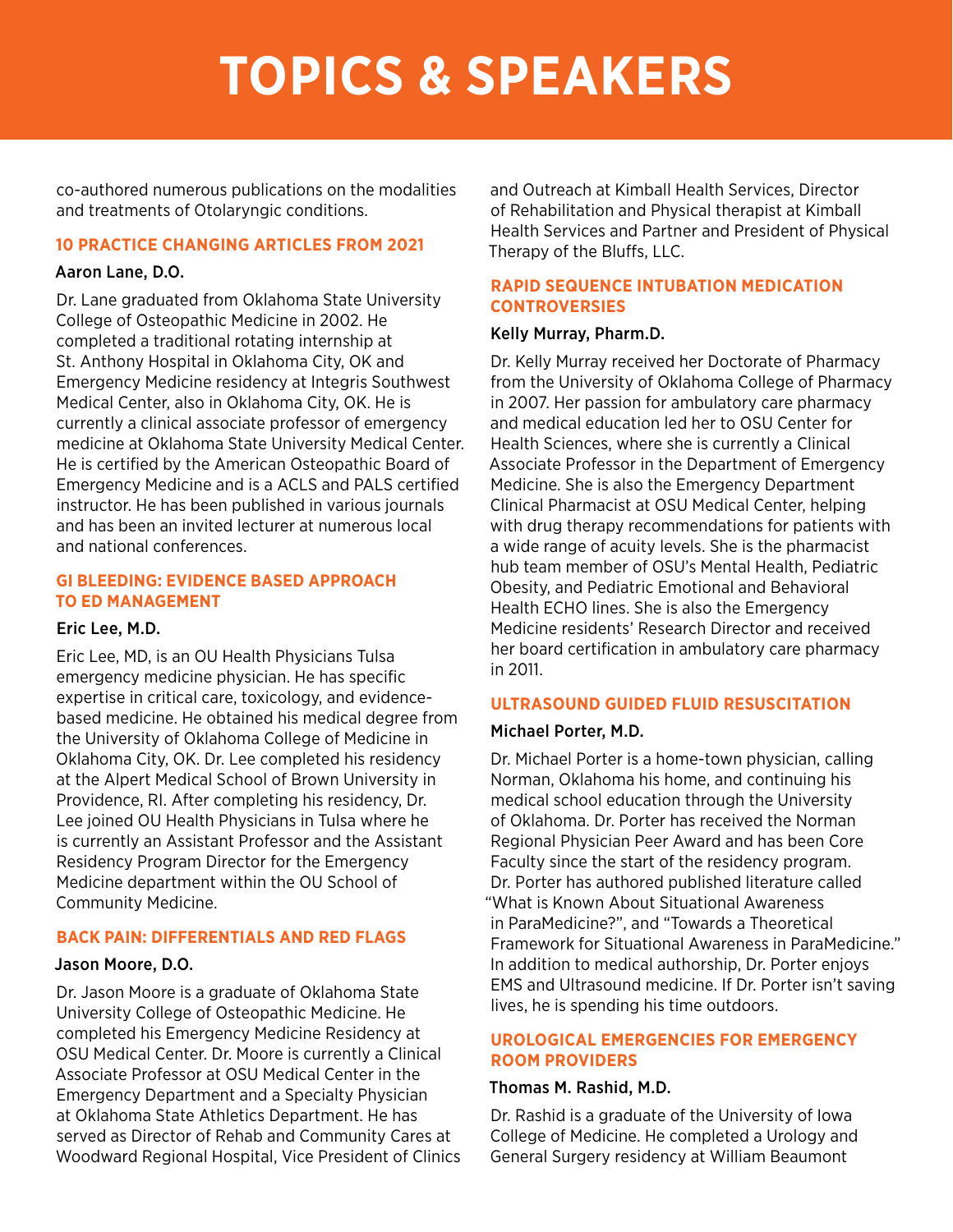Hospital in Michigan. Dr. Rashid is currently the Medical Director of Surgeons and Specialist and Medical Director of Urology at Warren Clinic. His Academic and professional appointments include Genitourinary Cancer Clinic at Saint Francis Medical Center, Clinical Assistant Professor in Departments of Family and Community Medicine, Obstetrics and Gynecology and Surgery at the University of Illinois College of Medicine. Dr. Rashid is a member of the American Urological Association. Dr. Rashid is also the proud father of three boys and one girl.

#### **VENTILATOR MANAGEMENT IN THE EMERGENCY DEPARTMENT**

#### Brie Roepke, D.O.

OSU-CHS 2015 Graduate OSUMC-EM Residency 2019 Graduate Board Certification ABEM

Clinical Assistant Professor of Emergency Medicine at OSUMC since 2019. Assistant Program Director of OSU Medicine Residency.

#### **COMMON RADIOGRAPHIC MISSES AND MISTAKES OF THE LOWER EXTREMITY**

#### Donald Von Borstel, D.O.

Dr. Von Borstel graduated from the Lake Erie College of Osteopathic Medicine in 2010. He did his residency in Diagnostic Radiology at Oklahoma State University Medical Center and a Fellowship in Musculoskeletal/ Orthopedic radiology at the University of California in Irvine, CA. He is currently an adjunct assistant professor at the Oklahoma State University Medical Center in Tulsa, OK and practices at Diagnostic Imaging Associates in Tulsa, OK. He is involved with several professional medical societies including the American Osteopathic College of Radiology and has been published in various journals. He has also been an invited lecturer at several national conferences.

#### **ACUTE MANAGEMENT OF STROKE**

#### Anna Wanahita, M.D.

Dr. Wanahita graduated medical school in 1999. She completed an Internship in Internal Medicine, a Residency in Neurology and a Mini-Fellowship with Neuro-intervention/Endovascular training. She is currently a Clinical Assistant Professor in the Department of Internal Medicine and a faculty member for the Department of Emergency Medicine for the University of Oklahoma Health Science Center. She currently serves as a Oklahoma State Stroke Systems Advisory Committee Member, CSC national Forum Taskforce for Stroke Research Project and Health Advisory Committee Stroke Working Group for the Oklahoma State Department of Health.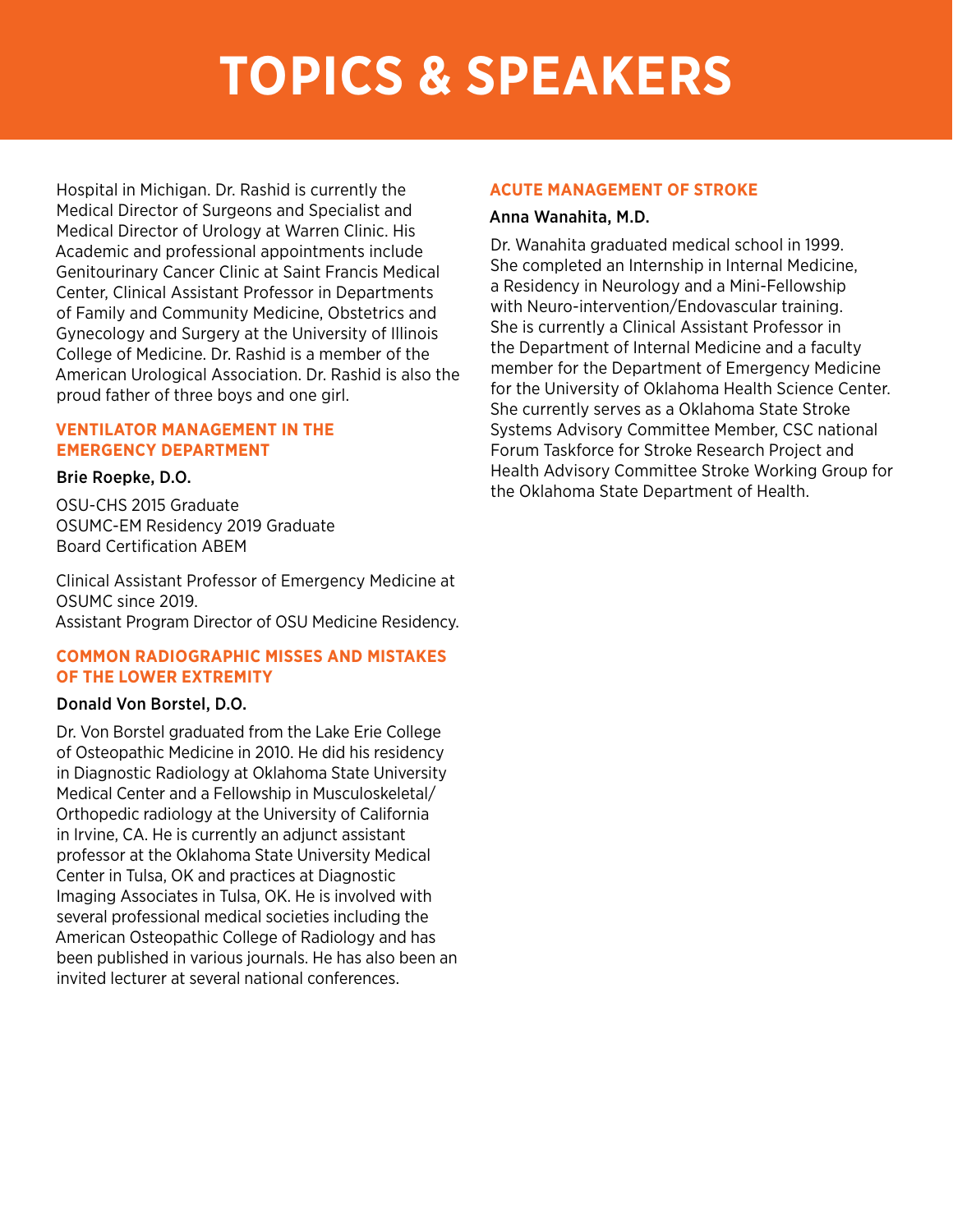# **SAVE THE DATE**

## **2022 AIRWAY SIMULATION**

July 15, 2022 OSU Center for Health Sciences 4.25 AOA Category 1-A credits 4.25 AAFP Elective credits

## **2022 VIRTUAL PRIMARY CARE UPDATE**

November 1–30, 2022

[osu.cloud-cme.com](http://osu.cloud-cme.com) | Work at your own pace! 20 AOA Category 1-A credits 20 AAFP Prescribed credits anticipated

Check in periodically with [osu.cloud-cme.com](http://osu.cloud-cme.com) and/or watch for emails on updates for additional conferences being added to the schedule!

# **ONLINE CME**

## Get immediate access to courses that are accessible 24 hours a day

AOA Category 1-B accredited and AAFP elective credits.

CME credit can be earned in the comfort of your own home or office by viewing/listening to online programs. The online CME program is a convenient way of meeting CME requirements.

Visit [osu.cloud-cme.com](http://osu.cloud-cme.com) to view our available AOA Category 1-B enduring courses.

## Dozens of hours available and a variety of different specialties covered.

### How the program works:

- 1. Log in to [osu.cloud-cme.com](http://osu.cloud-cme.com).
- 2. Browse online course catalog.
- 3. Purchase online courses.
- 4. Get immediate access to the course.